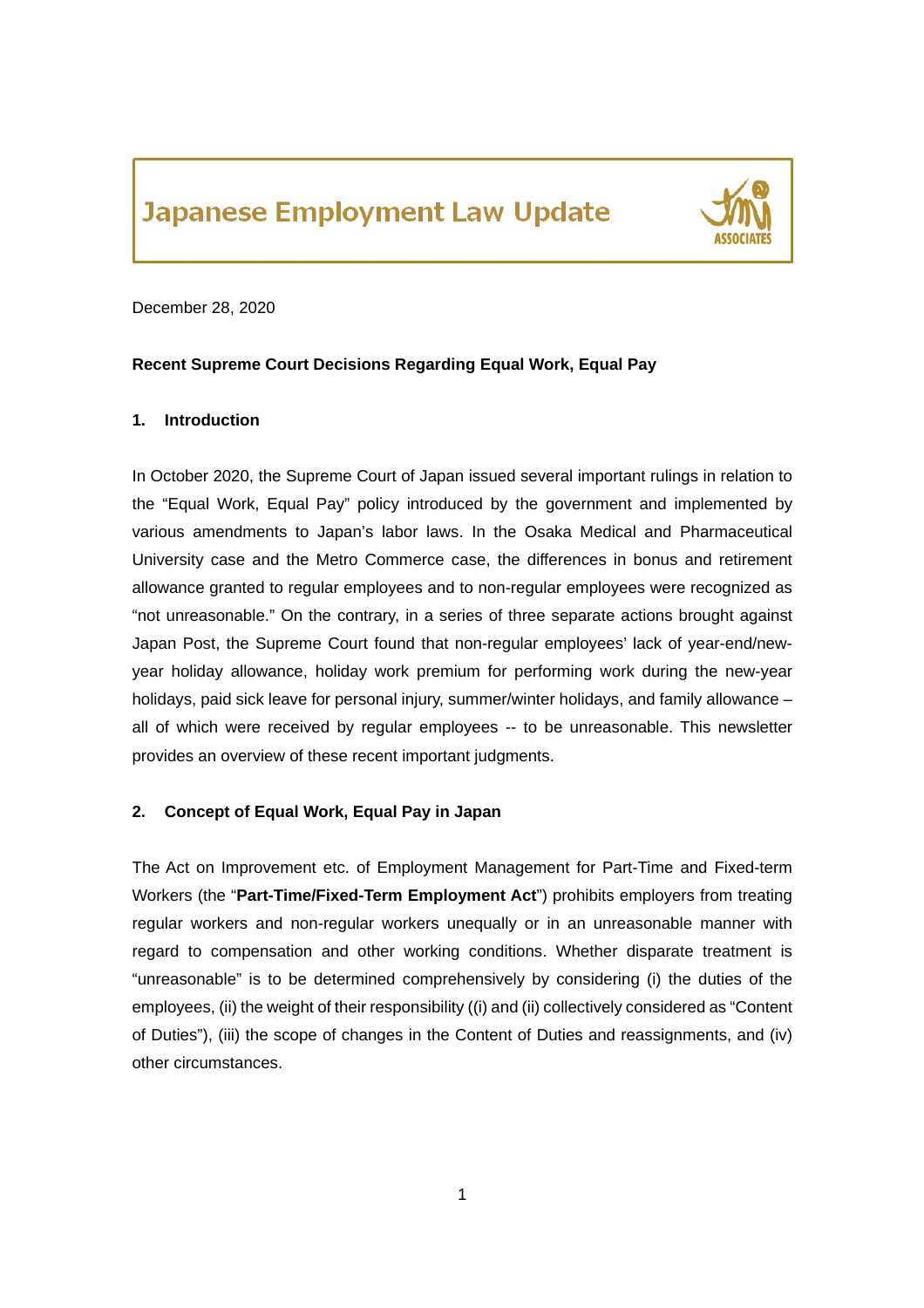### **3. Overview of the Supreme Court Judgments**

#### **(1) Osaka Medical and Pharmaceutical University Case** (October 13, 2020)

Plaintiff entered into a fixed-term employment contract with an employment term from January 29, 2013 to March 31 of the same year, and worked at the defendant university as a part-time employee. Thereafter, the contract was renewed three times, each for a period of one year, and Plaintiff resigned on March 31, 2016. Plaintiff claimed that the discrepancies in bonus and wages for being absent for personal illness, etc. were illegal, and sought damages in the amount equivalent to the wage difference based on tort. We will focus on the bonus element of the claim in this overview.

The Osaka High Court held that since the bonus was computed solely based on base salary, it was in essence compensation for working during a specific calculation period. Thus, not paying any bonus to part-time employees who were working full-time during the same period was unreasonable, and 60% of the standard payment for regular employees should have been paid to such part-time employees.

The Supreme Court reversed the High Court's holding, finding that, in light of the wage structure (where base salary generally increased in accordance with service years), the expected ability needed for the duties and the degree of responsibility of the regular employees, the purpose of the university's bonus compensation program was to retain personnel who could perform the duties of regular employees and not simply to compensate all employees for working. The Supreme Court then found, after considering the aforementioned elements to determine whether differences between regular and non-regular employees resulted in such treatment being unreasonable, that not paying bonus to a parttime employee was not unreasonable.

# **(2) Metro Commerce Case** (October 13, 2020)

In April 2004 (X2) and August 2004 (X1), Plaintiffs entered into fixed-term employment contracts with defendant, a subsidiary of Tokyo Metro, as "Contractor B" type employees who worked at kiosks selling various items in Tokyo Metro subway stations. The initial contract term was for one year, which was then repeatedly renewed. On March 31, 2014 (X2) and March 31, 2015 (X2) when they reached the age of 65, respectively, they retired. Plaintiffs sought damages in tort, claiming that the refusal of the defendant company to provide them with a retirement allowance – which regular employees were granted – was illegal.

The Tokyo High Court found the discrepancy to be unreasonable, considering that retirement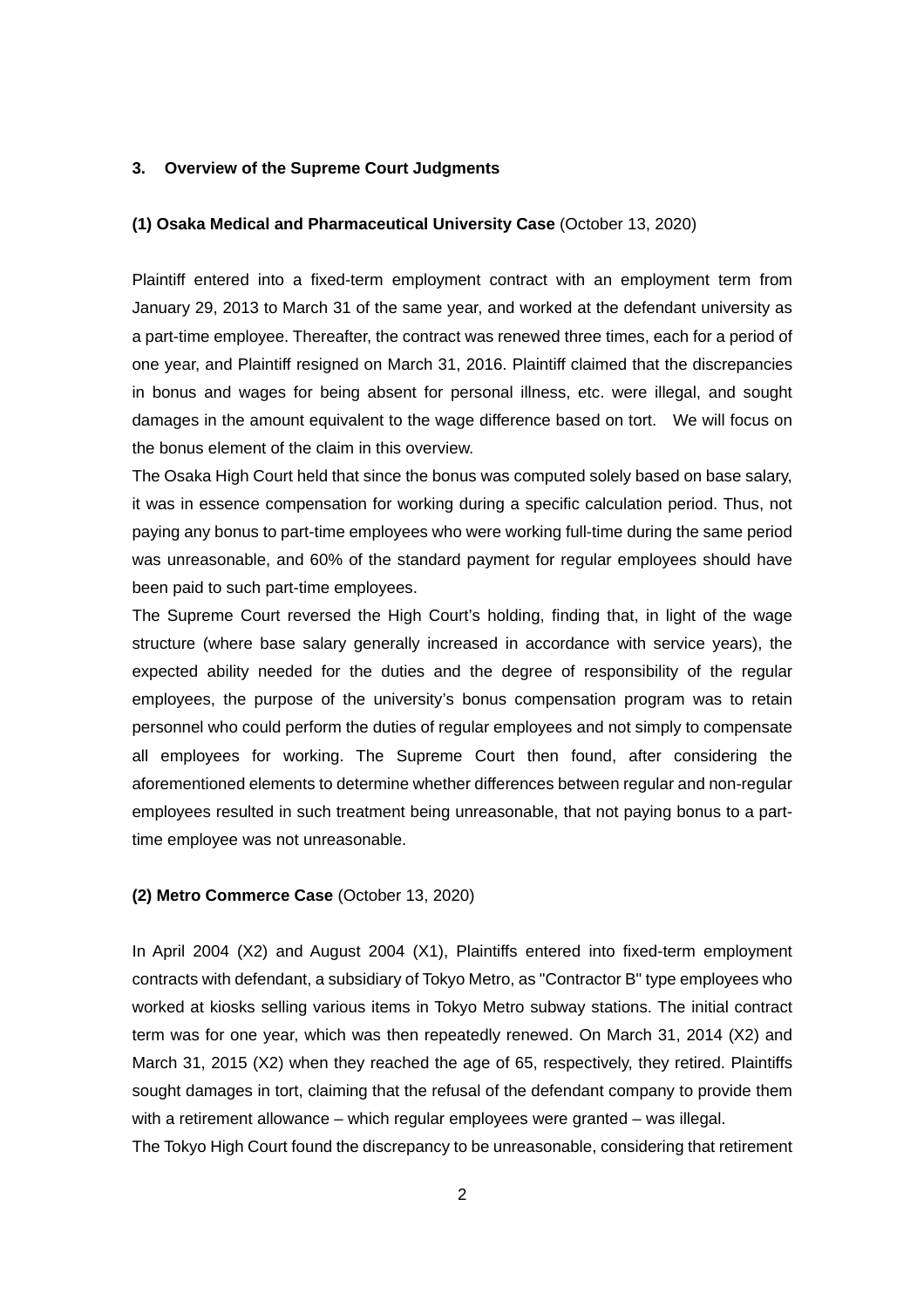allowance is generally designed to reward employees for long years of service, plaintiffs worked for about 10 years until they reached retirement age, and a retirement allowance had been introduced for "Contractor A" type employees in addition to regular employees. The High Court found that the plaintiffs should have received an amount equivalent to a quarter of the bonus allowance to which a regular employee would have been compensated. Once again, the Supreme Court reversed. The Supreme Court concluded that the company's retirement allowance was a combination of deferred pay as well as rewards for continuous service, and was paid for the purpose of retaining personnel who are capable of performing the duties of a regular employee. The Court then considered the aforementioned elements, and ruled that not paying the retirement allowance to these plaintiffs was not unreasonable. In this case, the Supreme Court's decision was accompanied by a dissenting opinion by one judge stating that the original decision should be affirmed and a supplementary opinion by two judges stating that although there may be cases where not paying retirement allowance may be unreasonable, the discretion of companies in designing their retirement allowance systems should be respected.

#### **(3) Japan Post Cases** (October 15, 2020)

Plaintiffs respectively entered into fixed-term employment contracts with the defendant company and claimed damages based on tort, alleging that the differences in the lack of year-end/new-year holiday allowance, holiday work premium for working during the new-year holidays, paid sick leave, summer/winter holidays, and family allowance were illegal. The Supreme Court considered each of these claims as follows.

# (a) Year-End/New-Year Holiday Allowance

The year-end/new-year holiday allowance was found to be consideration for the special work performed at the busiest season of the year, being paid uniformly to regular employees regardless of the content of their duties. Consequently, the Court found that the purpose of year-end/new-year holiday allowance applied similarly to contract employees such as plaintiffs.

(b) Holiday Work Premium for Working during the New-Year Holidays

This premium was paid to regular employees who worked during the new-year holidays although they were granted special leave; contract employees were not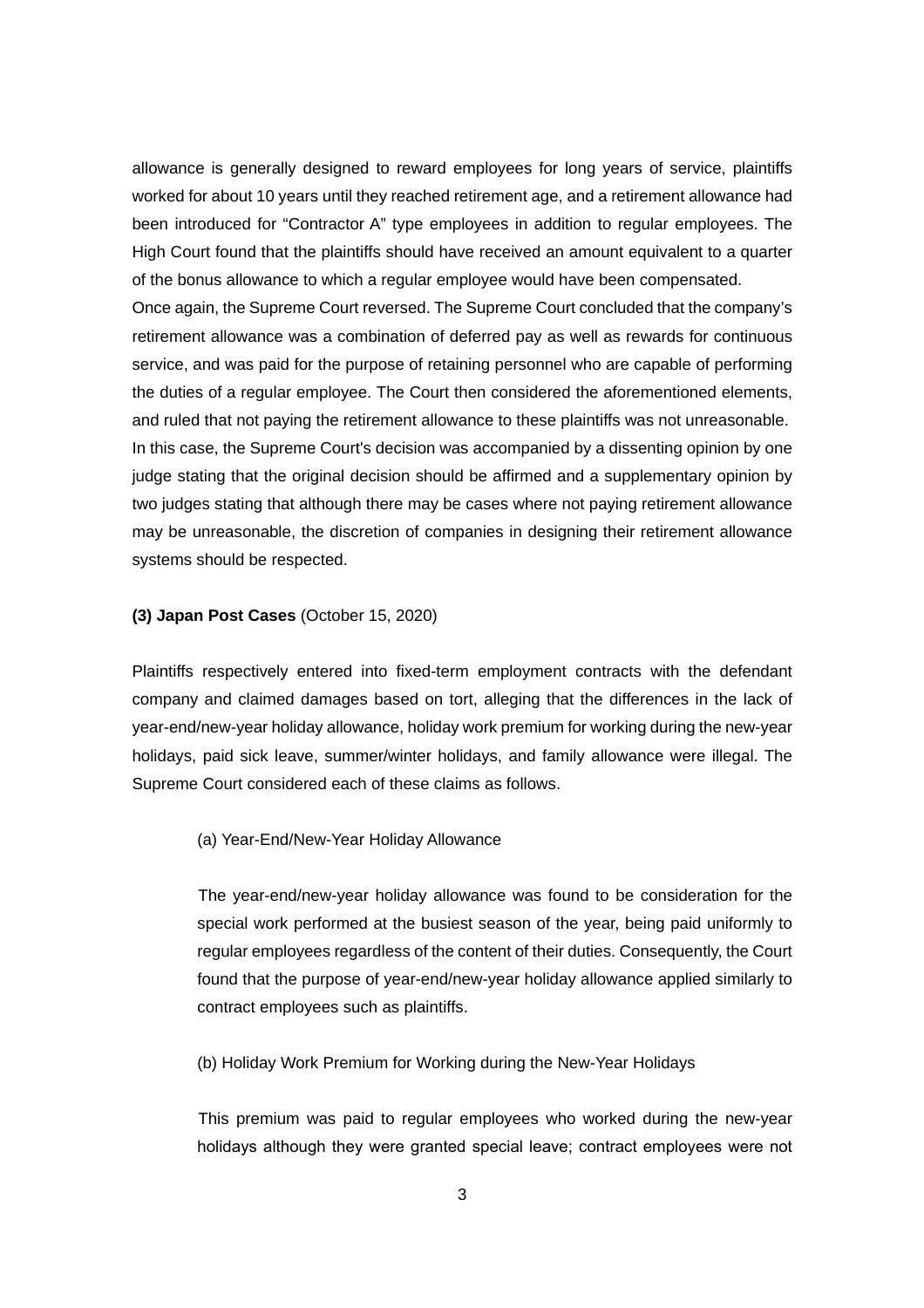granted special leave and were not eligible for this premium. The Supreme Court stated that the purpose of providing this holiday pay also applied to plaintiffs as they were expected to work constantly regardless of season, rather than a short period of time only during a busy season.

#### (c) Paid Sick Leave

The company granted paid sick leave up to 90 days to regular employees who suffered personal injuries or became ill. The Supreme Court noted that the purpose of this leave was to ensure continued employment of regular employees who were expected to work continuously for a long period of time, by allowing them to receive treatment while protecting their livelihood. The Court concluded that this purpose also applied to contract employees who were expected to work continuously to a certain extent.

#### (d) Summer/Winter Holidays

Summer and winter holidays, apart from annual paid leave and sick leave, were determined to be granted for the purpose of allowing employees to recuperate by taking a break from work. As with the other benefits, the Supreme Court concluded that this purpose also applied to plaintiffs and other contract employees who were expected to work constantly regardless of season.

#### (e) Family Allowance

Family allowance was provided to regular employees, the Supreme Court stated, because they were expected to work continuously for a long time, and the purpose of the allowance was to ensure their continuous employment by assisting them to support their family and making it easier for them to have long-term plans. The Supreme Court concluded that this purpose also applied to contract employees who, to a certain extent, were expected to work continuously.

As a result, based on its analysis, the Court ruled that the differences in each treatment as applied to the plaintiffs were unreasonable, even having taken into account the differences in the Content of Duties and the scope of changes in the Content of Duties and reassignments compared with those of regular employees.